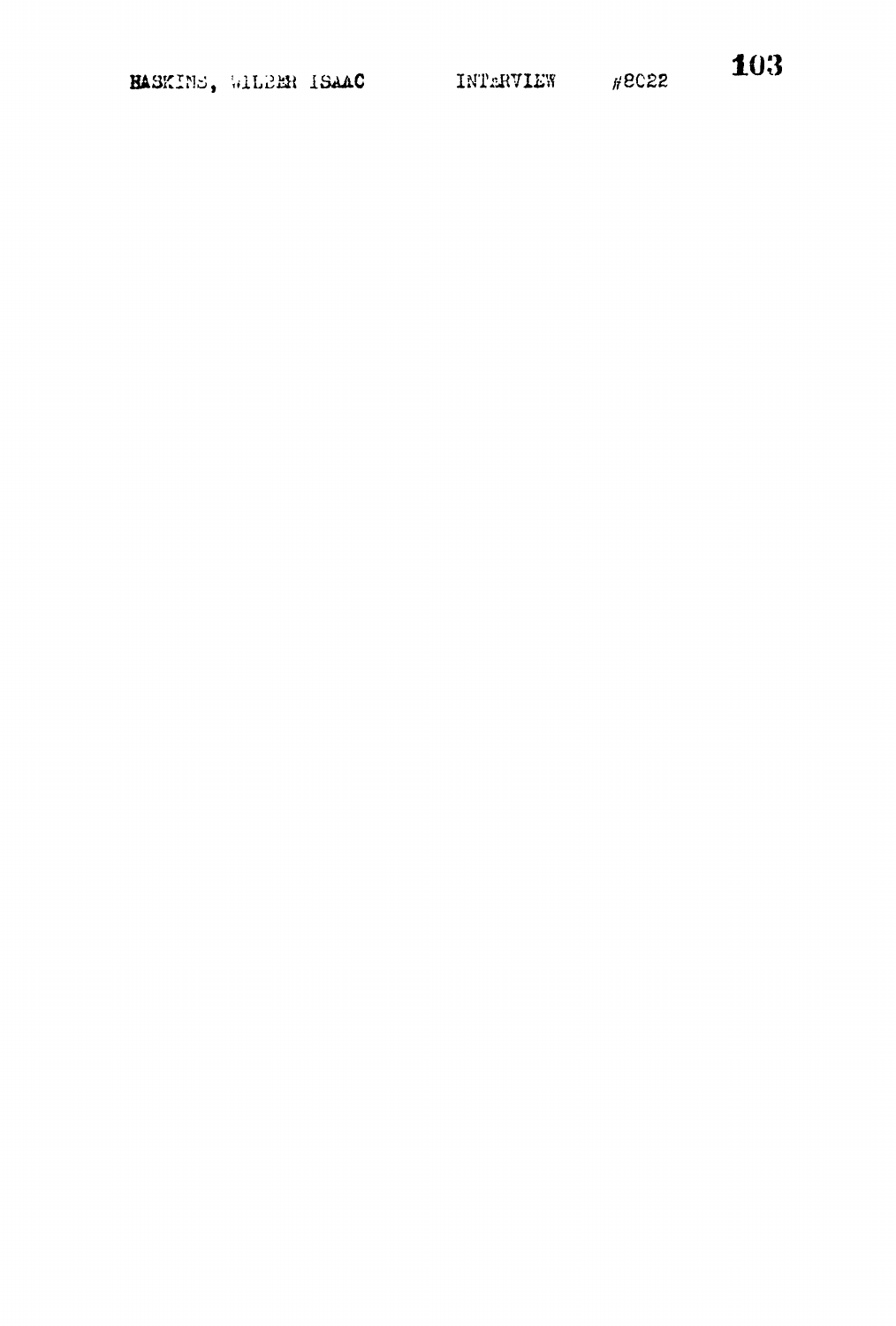Form A~(5-149)

|  | BIRTH TERMORI<br>AASKINS, WILBER ISAAC TROGRESS ADVINISTRATION |  | 8022 |
|--|----------------------------------------------------------------|--|------|
|  | Indian-Pioneer Vistory Project for Oklahoma                    |  |      |
|  |                                                                |  |      |

ਸ

104

|    | Field Worker's name Elizabeth L. Duncan                                       |
|----|-------------------------------------------------------------------------------|
|    | This report made on (tlate) File r2. July 12<br>1937                          |
| l. |                                                                               |
| 2. | U<br>Post Office AddressJefferson, Oklahoma                                   |
| 3. | Residence address (or location) 1 N. 4 3/4 Nest                               |
| 4. | DATE OF SIRTH: "Onth May ___ DAY 6 Year 1868                                  |
|    |                                                                               |
| 6. | Name of Father Frances Haskins Place of birth Ohio                            |
|    | Other information about father Farmer                                         |
|    | 7. Name of Mother Eliza Jane Lumbort Place of birth Ohio                      |
|    | $\bm{\mathcal{C}}$<br>Other information about mother Trapped and helped farm. |
|    |                                                                               |
|    |                                                                               |

Notes or complete narrative by the field worker dealing with the life and story of the person interviewed. Refer to Manual for suggested subjects and questions. Continue on blank sheets if necessary and attach firmly to this form. 'Number of sheets attached Three typed sheets.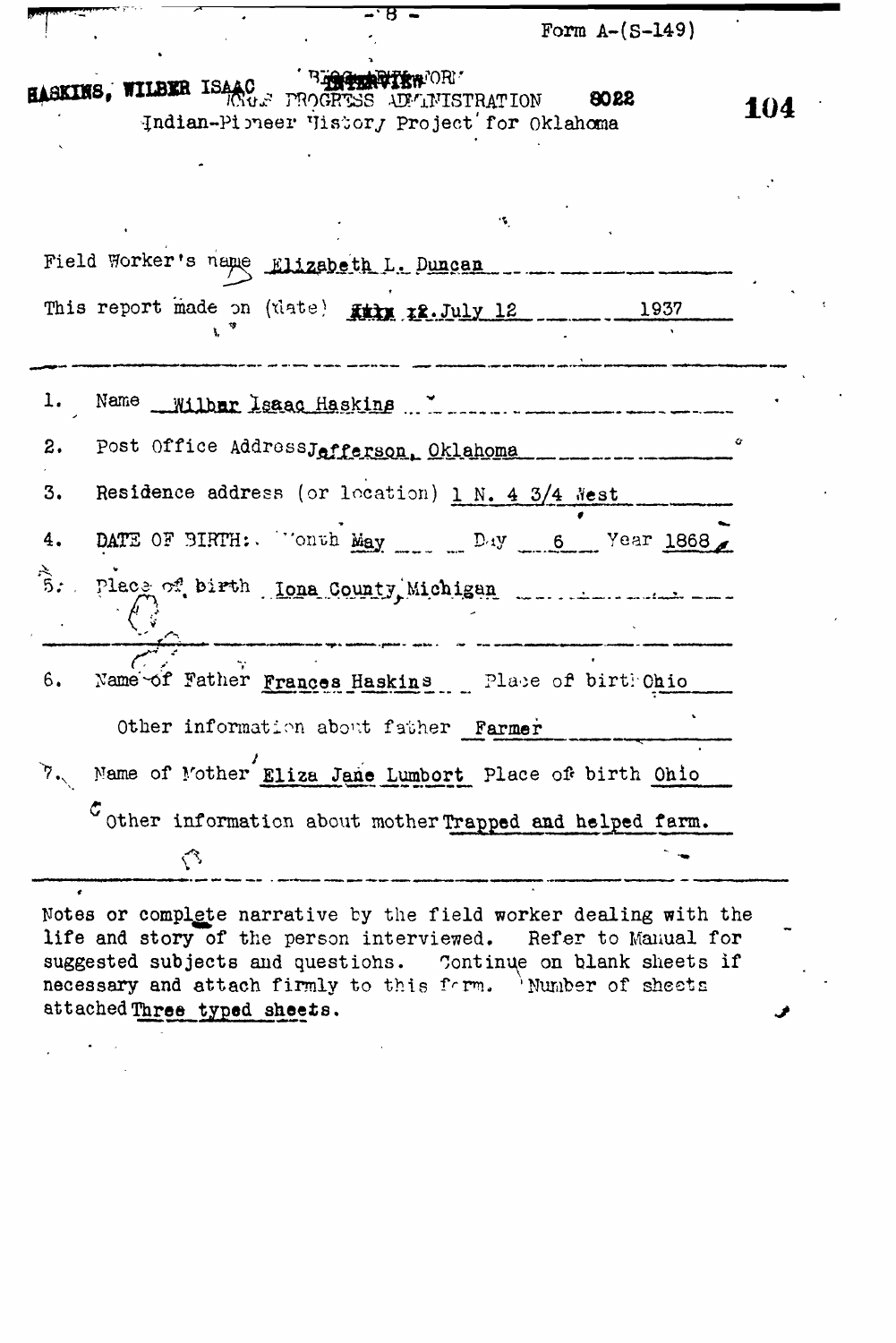HA3KINS, WILBER ISAAC<sup>\*</sup>: INTERVIEW 8022

105

**Elizabeth L. Duaoaa laterviewer July 12, 1937**

> **later? iew with Wilber Isaao Haakias Jeffersoa, Oklahoma.**

**BIOGRAPHICAL SKETCH**

Mr. Haskins made the run at the opening of the Cher**okee Strip, September 16, 1893, west of Caldwell.** It/ was **Just oae hour from the time the guas were fired at twelve o'clock aoo\* uatil he had staked his claim. His homestead was located oae mile aorth aad four aad three quarters west of Jefferson.** As soon as he staked his claim, he began to dig up some sod. He stayed all night on his claim, **tyiag ais horse to his foot so that he oould aot stray away,'**

**The aext day, tir. Haskias started out to/look for his chuck wagoa. Oae of the aeighbors came aloa^ to drive the Tagon for Mr. Haskins. Mr. Haskins found him coming down the Old Chisholm Trail betweea Jeffersoa aid Medford. Tney got back to his homestead that eveaiag aad pitched their** tents. The next day he started to spade/up some sod so **that he could show that he was goiag to prove up oa the place.**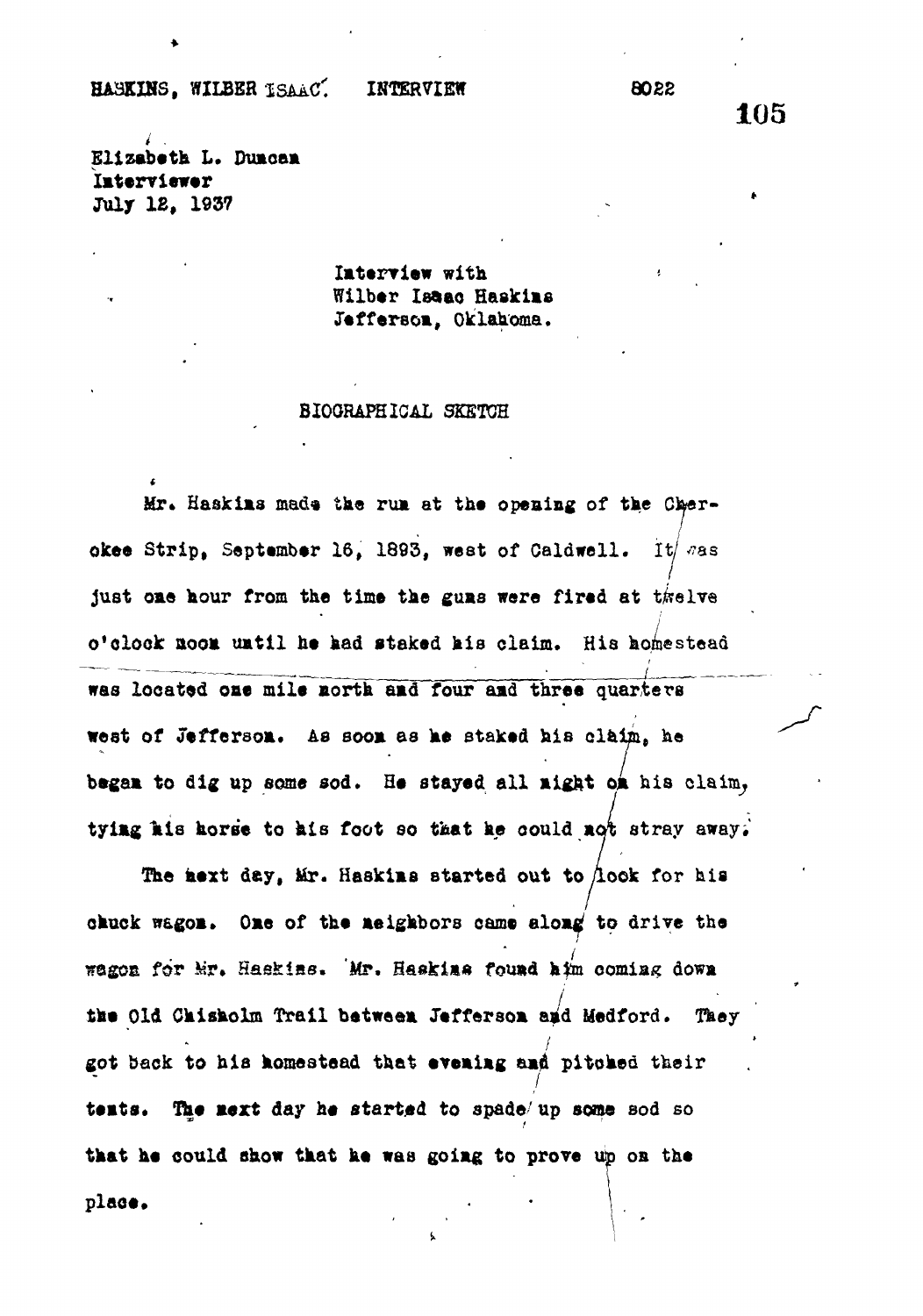$\mathcal{L}(\mathcal{L})$  and  $\mathcal{L}(\mathcal{L})$  and  $\mathcal{L}(\mathcal{L})$  and  $\mathcal{L}(\mathcal{L})$  and  $\mathcal{L}(\mathcal{L})$ 

 $\mathcal{L} = \mathcal{L} \mathcal{L} = \mathcal{L} \mathcal{L} = \mathcal{L} \mathcal{L} = \mathcal{L} \mathcal{L} = \mathcal{L} \mathcal{L} = \mathcal{L} \mathcal{L} = \mathcal{L} \mathcal{L} = \mathcal{L} \mathcal{L} = \mathcal{L} \mathcal{L} = \mathcal{L} \mathcal{L} = \mathcal{L} \mathcal{L} = \mathcal{L} \mathcal{L} = \mathcal{L} \mathcal{L} = \mathcal{L} \mathcal{L} = \mathcal{L} \mathcal{L} = \mathcal{L} \mathcal{L} = \mathcal{L$ 

 $-$  2  $\rightarrow$ 

**the mext weak, Mrr Haskias wemt back to Kaasas to get the reat of hishousehold goods amd stock.**

The following week he returned to his homestead, **, briagiag with/aim four horses, five cows, ome dog, two dozea chickeaa aad what furaiture he had. He also brought/seeds, wheat, cora, kaffir corn aad came from Mt. Hope, Kansas. After hie return<sup>1</sup> he started to build a large dugout amd sod house combined. There were four wiadows im the house. After his house was completed, he borrowed a sod plow so he might plaat some wheat,** r **breakiag some forty acres duriag the fail and wiater.**

In the spring, he planted corn but it burnt up as **Im the 8primg, he plamted cora but it burat up as** it was very dry. That summer he began to witch for a well. He located one and drilled it, but the water was salty and "gyppy." He started another but it was salty. While witching for the third one, Mrs. Heskins ran across a place that seemed to be pretty muddy all the time. The horses had tramped around this place, showing that there seemed to be a spring near. When Mrs. Haskins showed the place to Mr. Haskims, he began to trace it, and found a rocky ledge under a bunch of willows. He started to clean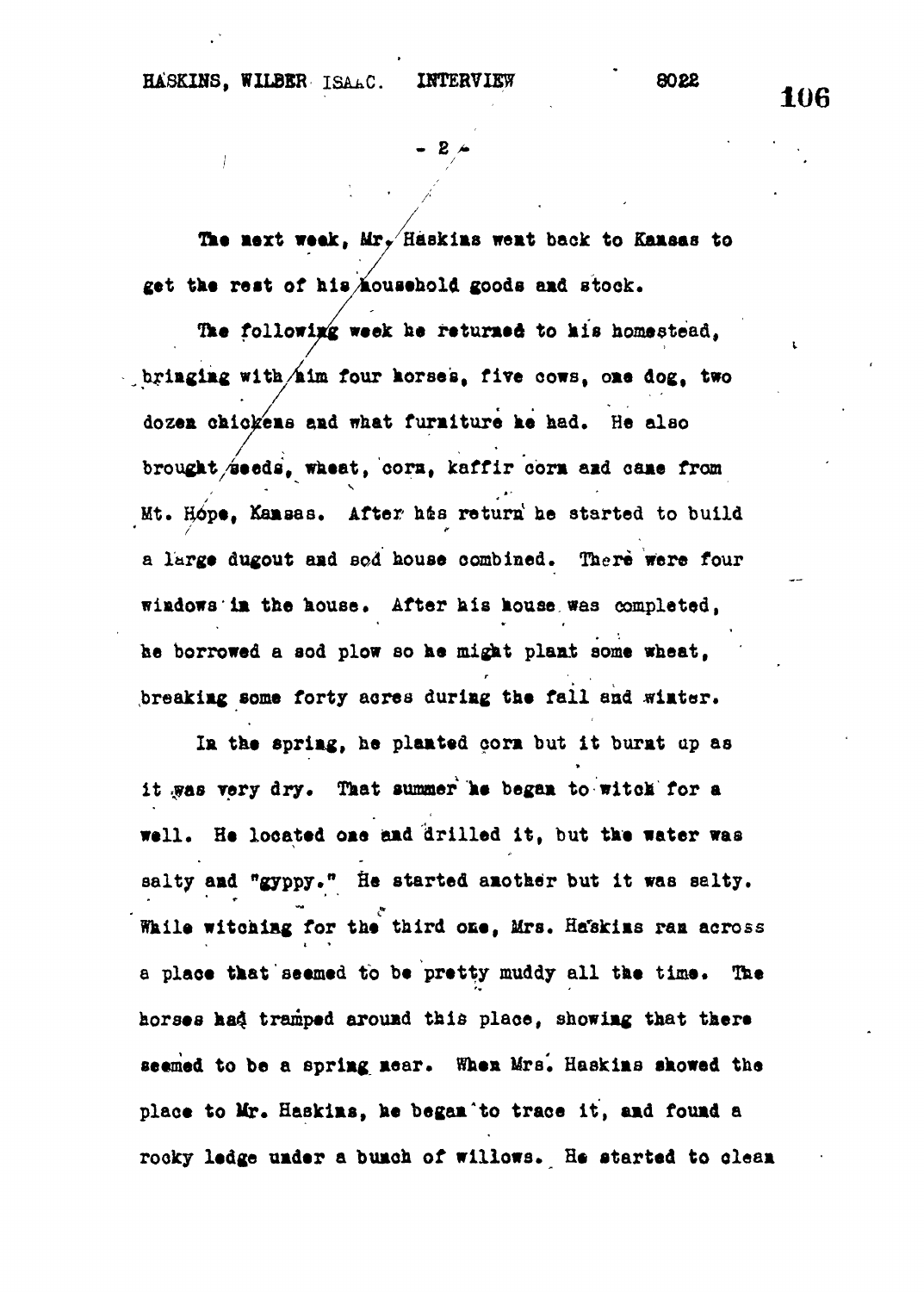**HASKIN3, WILBER ISAAC. INTERVIEW 8088 . "**

**. 3 -**

**the hole out, and this supplied them with all the water they needed for the stock and house use, The spring still atamda. Mr. Haskins built a basin out of cement** for the horses to drink from and piped some off to  $e_{1}$ . other basin for the house use.

That summer he bought a plow so he could break more sod. He broke 15 acres and planted it in wheat by hand as he had no planting machinery.

That fall Mr. Haskins had to go back to Kansas to get some feed for the cattle, a distance of forty miles. He made about seven trips back and forth and on the last trip, he got caught in an awful storm on his way back. They were five miles from home when the storm struck, turning the wagon over and killing one horse. The only **turning the wagon over and killing one horse. <sup>r</sup>Sk% only** the wagon was the hay that full on him first before the wagon struck him which certainly would have crushed him to death had not the fodder and hay covered him first. mud and hay and the side boards lay on him. The rain

**mud and hay and the side boards lay on him. Ine rain**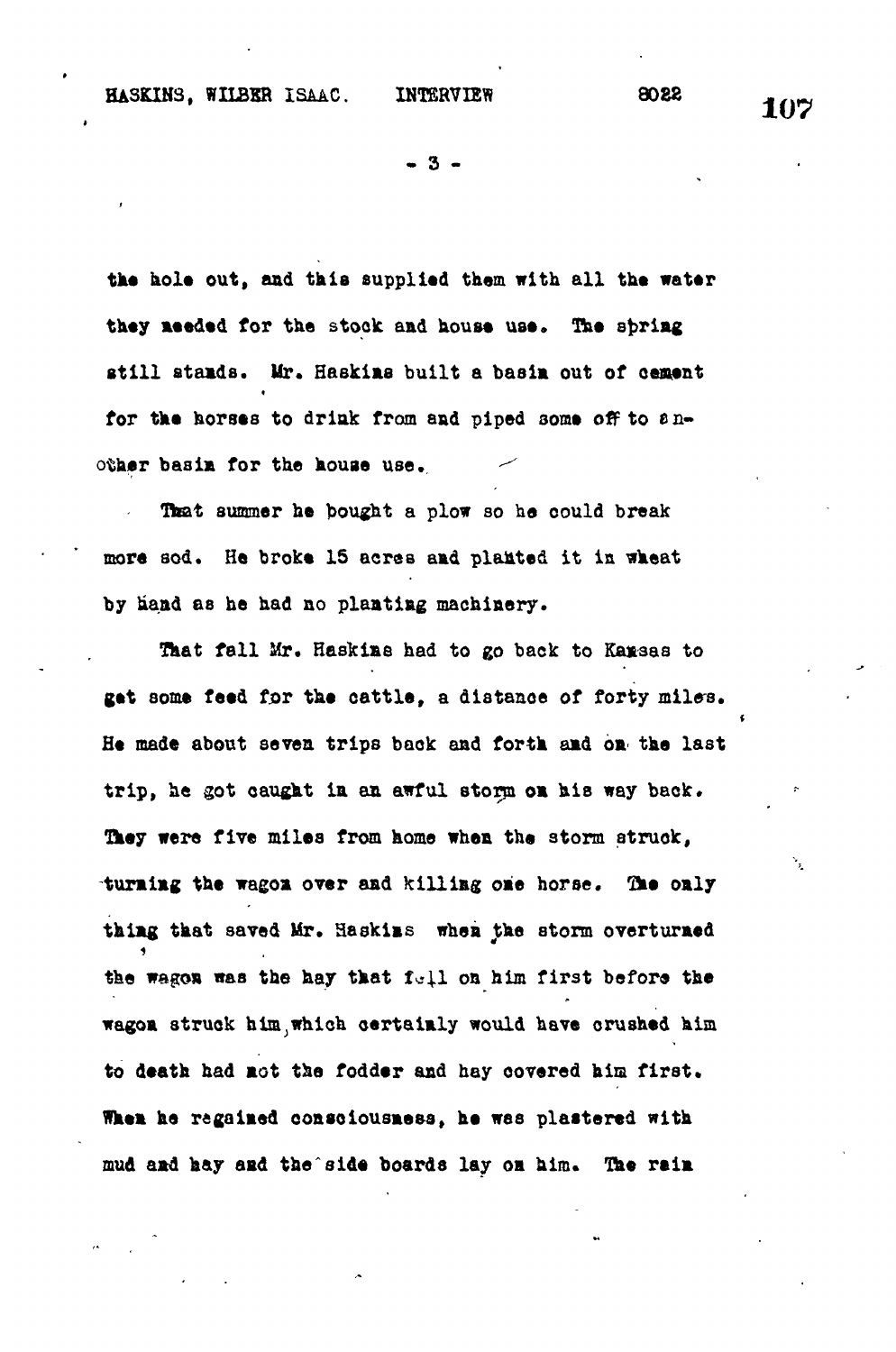**- 4 -**

revived him and he crawled out from under all of it. He hurt all over and did not know where  $\sharp$ e really **wae kurt worst, ^hea he got up on hia fee't, he looked** around to see how much damage it had dope. One horse was still hitched to the wagon, dead, the other was **«as still hitched to th® wagon, de&d', the other waa**

The storm seemed to have followed the creek.  $He$ was no more than twenty-five rods from the creek. The storm had torm up everything within reach, even the trees were uprooted in places.

Mr. Haskims started on foot toward home, suffering terrible agony in his bruised body, but when he got home there was his horse with part of the wagon tongue still fastened to his harness.

That winter was severe and much stock starved to death. The wheat crop burned up, also the corn.

In the fall of 1895, he planted corn and wheat again, also kaffir corn. It produced pretty fair. Then in 1896, they planted corn, wheat and kaffir and harvest**ia 1306, they plaated oora, wheat aad kaffir aad harvest-**

**ed a bumper orop of wheat, aad a fair crop of oora aad**